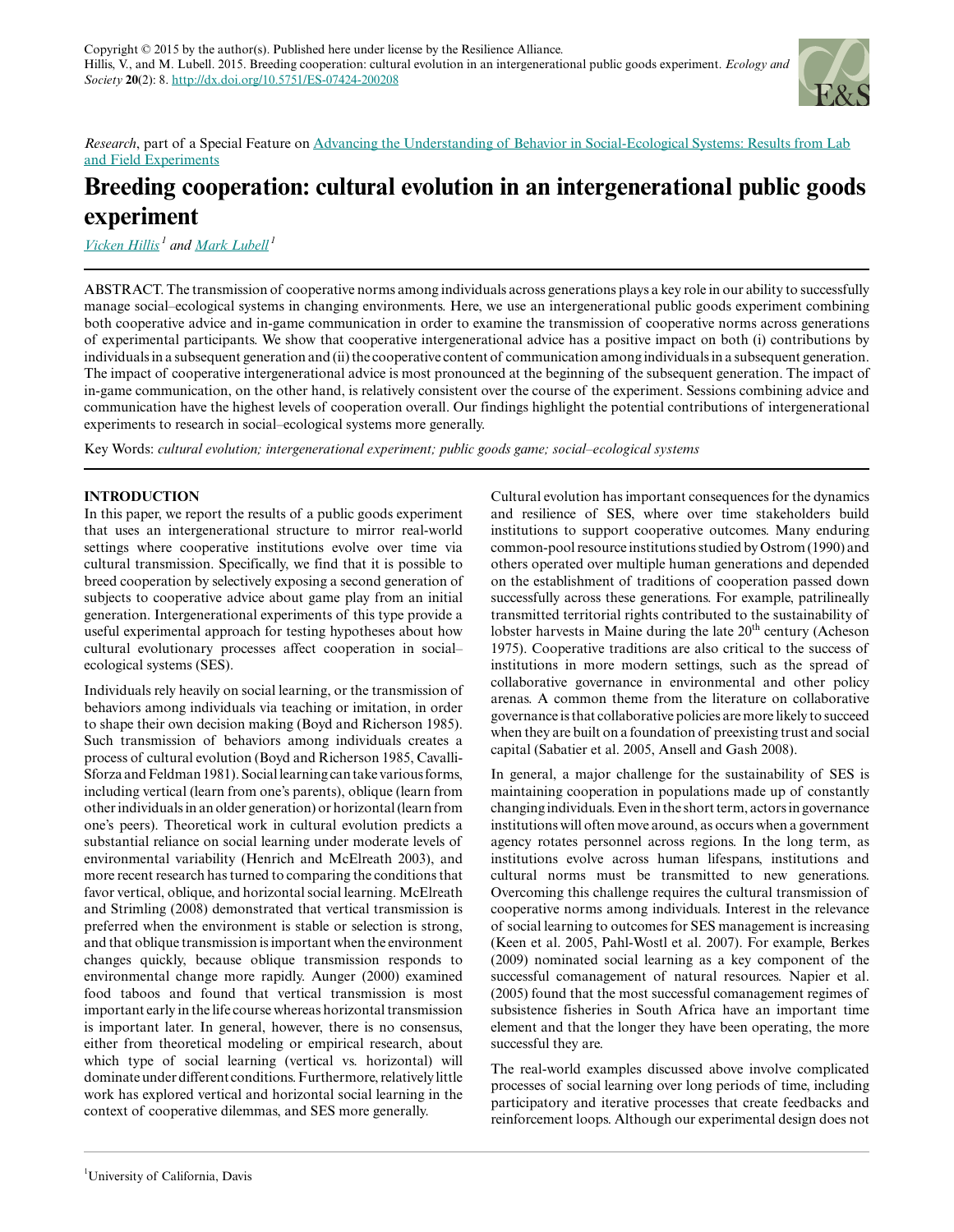capture all of the richness of these real-world systems, it does capture a key feature important to many real-world SES—that experienced individuals communicate information to naive individuals about how to behave and that this process can play an important role in shaping cooperative outcomes.

Although it is difficult to stake out new territory in the mature and vast literature on experimental social dilemmas, intergenerational experiments are a relatively new and sparse subset of this literature. Some initial studies have been conducted using a variety of types of social dilemmas and methods of cultural transmission. One series of experiments suggests that whereas cultural transmission has an extremely strong influence on behavior in later generations, there are some interesting asymmetric effects, such as perpetuating unequal divisions of gains from cooperation (Schotter and Sopher 2003), decreasing levels of trust among senders in a trust game but increasing levels of trustworthiness among receivers (Schotter and Sopher 2006), and considerations of fairness being more important for receivers than senders in an ultimatum game (Schotter and Sopher 2007). Using a public goods game with punishment, Gürerk (2012) finds that providing subjects with a social history of a previous experiment increases social efficiency in two ways: first, because subjects reduce their reluctance to initially choose the punishment option (with respect to a baseline experiment when subjects are not provided with a social history) and second, because subjects reach a cooperative equilibrium more quickly and spend less on punishments than they otherwise would. In another experiment incorporating recommendations, Croson and Marks (2001) find a positive effect of recommendations only when individuals value the public good heterogeneously but not homogeneously. A common theme from all of the above experiments is that the intergenerational structure provides novel insights that would otherwise be difficult to uncover.

The experiment conducted in the past most similar to our own comes from Chaudhuri et al. (2006), who conducted a public goods game in which subjects received advice from individuals in previous experiments. The advice took three different forms: private knowledge, in which the advice left by one player was available to only a single successor in the subsequent generation; public knowledge, in which advice left by all players in the initial generation was made available to all players in the subsequent generation; or common knowledge, in which the advice from all players in the previous generation was read aloud to all players in the subsequent generation. Chaudhuri et al. (2006) found that only advice in the form of common knowledge increased contributions to the public good compared with a baseline treatment with no advice. This positive effect of advice in the form of common knowledge was maintained across three generations of subjects. Importantly, Chaudhuri et al. (2006) also demonstrated that when advice was transmitted as common knowledge, the *content* of the advice evolved to be very cooperative.

Our experiment builds on this finding by selecting cooperative advice and examining the influence of that cooperative advice in the presence of in-game communication. Our intent is to examine the maximum potential for the transmission of cooperative norms, analogous to the artificial selection of traits in domesticated plants and animals. A major advantage of intergenerational experiments is the potential to investigate

different individual and contextual factors that may strengthen or weaken different cultural transmission processes. In this case, we are purposely enhancing the influence of vertical transmission; in theory this could be mimicked in the field by selecting successful groups (or individuals within groups) to advise new groups about managing SES. In effect, we shortcut to the cooperative advice that Chaudhuri et al. (2006) find evolves naturally, in order to examine the effect of advice in the presence of in-game communication.

A large number of social dilemma experiments have previously examined the importance of communication among players. This work has proceeded from early demonstrations of the effectiveness of face-to-face communication (Isaac and Walker 1988) to reviews demonstrating the robustness of this claim (e.g., Sally 1995) in a variety of settings and communication media, and more recently, attempts to uncover the mechanisms underlying the generally positive effect of communication. The intergenerational structure of our experiment allows us to examine how the cooperative content of communication changes over time in response to cooperative advice.

Our experiment examines the effect of cooperative advice and communication, both on their own and in concert. We find that cooperative advice has a substantial positive effect on contributions to the public goods game, but that this effect is more pronounced at the beginning of a game and declines over time. We also find that communication has a positive effect on cooperation, but that there are no positive (or negative) synergies between communication and advice. Finally, we find that advice increases the cooperative content of communication among individuals within a game, but that this effect is relatively mild and again is most pronounced at the beginning of a game and declines over time.

#### **METHODS**

Undergraduate students in groups ranging from four to nine individuals (*n*) played a public goods game. In each round (*t*), each individual (*i*) could contribute between 0 and 10 tokens to a common fund. Contributions (*C*) to the common fund were doubled and returned to all members of the group regardless of how much, if anything, they contributed themselves. Hence, as with traditional public goods experiments, the Nash equilibrium in a single round of the game is to contribute nothing and free ride on the contributions of other players. Group welfare, however, is maximized when all subjects contribute maximally to the common fund. Considering a contribution to the common fund by player *i* in round *t* as  $C_i$ , the payoff (π) for each subject in a given round was:

$$
\pi_{it} = 10 - C_{it} + (2/n) \sum_{i=1}^{n} C_{it}; t = 1, ..., 10.
$$
 (1)

We used a 2x2 experimental design that combined two different treatments (presence or absence of in-game communication and between-generation advice) in the standard public goods structure described above. In treatments that included in-game communication, subjects could send one anonymous message to all other individuals in each round. In treatments that included between-generation advice, subjects received advice from previous participants about how to play the game. This advice was generated via a single, open-ended, anonymous question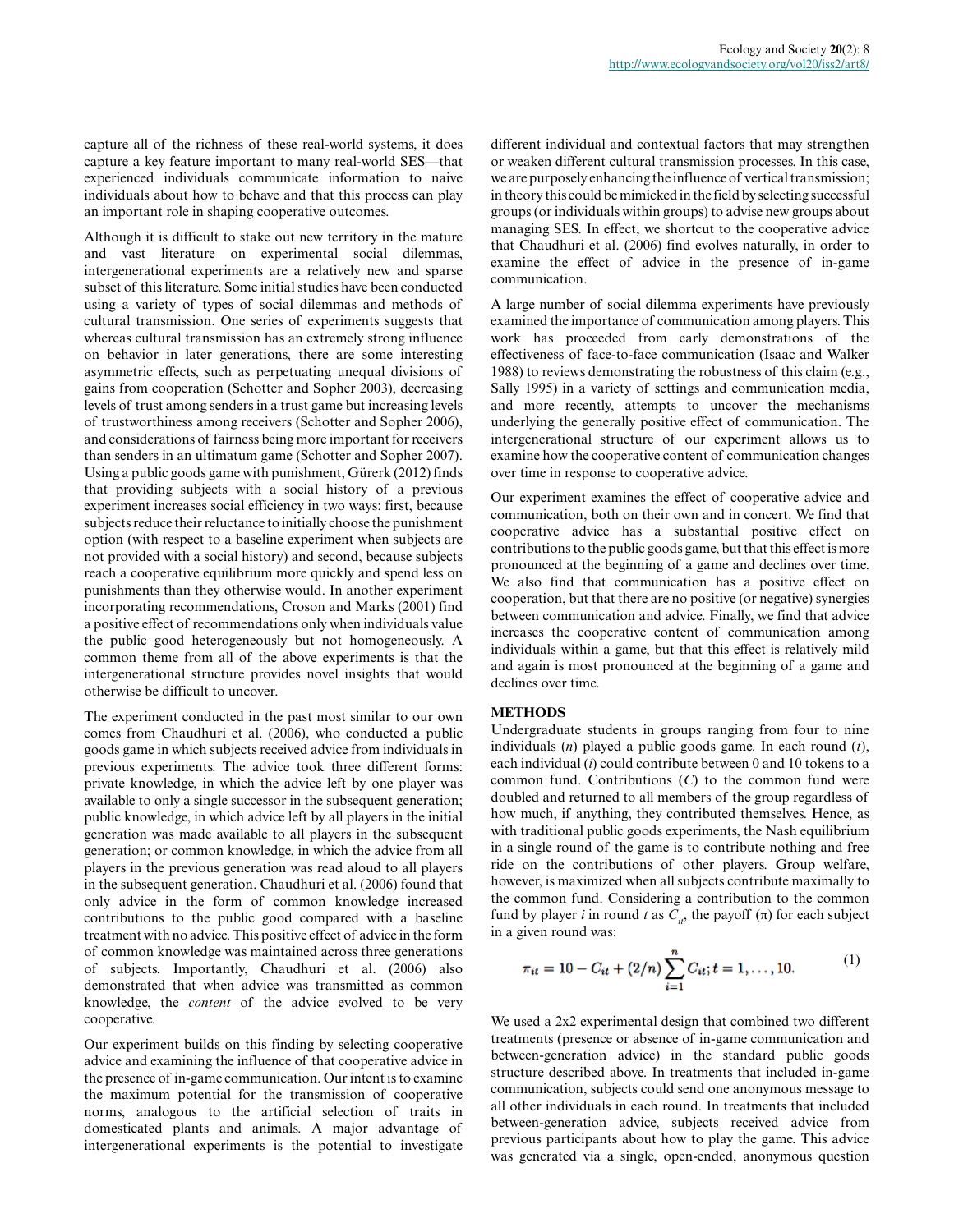posed to all subjects at the end of a previous session. We selected the set of most cooperative advice from a single first-generation group (first-generation groups did not receive any advice themselves) to pass on to all second-generation sessions. This filtering of advice serves as a cost-effective mechanism to efficiently produce cooperative advice (as occurred naturally in Chaudhuri et al.'s (2006) experiment) without using deception. We provide the details for this process below. Table 1 summarizes the number of groups and subjects in each treatment corresponding to the combinations of between-game advice and in-game communication.

**Table 1.** Treatments, number of sessions, and total number of individuals in each treatment. The majority of sessions consisted of groups of five individuals, although this ranged from four to nine. We used all treatments in the analysis of contribution decisions. We used only treatments involving communication (rows 1 and 3) in the analysis of communication content.

| Treatment                            | Sessions | Individuals |
|--------------------------------------|----------|-------------|
| No communication; no advice (NC-G1)  |          | 47          |
| Ingame communication only (C-G1)     |          | 41          |
| Between-game advice only (NC-G2)     | 10       | 46          |
| Both communication and advice (C-G2) | 12       | 57          |

In a given round, subjects could contribute up to 10 tokens to the common fund. Subjects accumulated or lost tokens over the course of the experiment and were paid in cash at the end of the game in proportion to the amount of tokens they had accumulated, plus a \$5 show-up payment. Subjects earned between \$10–20, with an approximate average of \$15.

All experiments were run via a computer network using the experimental software Gameweb ([http://sourceforge.net/projects/](http://sourceforge.net/projects/gameweb/) [gameweb/\)](http://sourceforge.net/projects/gameweb/). Visual examples of all stages explained below are included in Appendix 1. Subjects initially read instructions informing them of the payoff structure and details of the game operation. Subjects were informed that interactions in the game and payment amounts would be anonymous. To help subjects understand the game, they were provided with an introductory screen in which they could test how different levels of contribution amounts would affect payoff distributions. However, we did not require them to correctly calculate payoffs for different gameplay scenarios before proceeding.

After experimenting with contribution and payoff amounts on this introductory screen, subjects received advice from a previous generation. The advice was presented with minimal explanation using the following statement: "Previous participants in this experiment left the following advice for you based on their experiences." In order to minimize differences between groups receiving advice and groups not receiving advice, those not receiving advice also saw the screen about advice, with the following message in place of advice, "No advice supplied because you are the first set of individuals to participate in this experiment."

Advice was solicited from all individuals in all treatments at the end of the experiment using the following solicitation: "The main part of the experiment is now over, and you have gained a bit of experience and learned how best to play this game. Please take a

moment to write a paragraph to the next group of participants, telling them any suggestions you now have about how to play the game. You may be as detailed as you wish in your recommendations. As always, your identity will never be displayed alongside what you write here." Subjects were not compensated directly for providing this advice, nor were their final payoffs impacted by the performance of groups receiving the advice they presented. Although compensating past subjects is a common procedure in intergenerational experiments, here we were not interested in testing the effects of the incentive, and compensating past subjects for the performance of future generations would have been very difficult without either resorting to deception or conditionally compensating only the small subset of subjects whose advice was actually linked to future generations.

In each round of the experiment, subjects initially contributed some amount to the common fund, and then were able to view (anonymously) the per-round contributions, per-round payoffs, and cumulative payoffs for each individual in the game. After viewing these, subjects were able to send a message to other participants (if they were in a session that included within-game communication), and then could choose to read the messages of other (anonymous) players. Each game lasted 20 rounds, although subjects were told only that the experiment lasted for an unspecified, set number of rounds, in order to reduce potential end-game effects.

We classified each message produced by within-game communication as to whether or not it included an explicit exhortation to the other players to contribute the full amount of ten tokens. Researchers use a variety of methods to classify language, including self-classification (e.g., Schotter and Sopher 2007), content analysis (e.g., Krippendorff 2004), and coordination games (e.g., Houser and Xiao 2011). Although each method has its merits, we chose content analysis because it combines relative cost effectiveness (compared with an incentivized coordination game) with a procedure for validation (as opposed to self-classification). Following Lombard et al. (2002), we used the following procedure to produce a reliable set of classified messages. First, we jointly developed a coding framework via discussions about the important concepts we wanted to identify in the messages (we identified a number of concepts, but use only one [full cooperation] in this paper). Next, the first author used the coding instrument to code all messages as to whether or not they included an explicit exhortation to contribute the full amount of 10 tokens. For example, "hey...10 in solidarity, right community?!" was coded as an exhortation to contribute fully whereas "sweet baby jesus" was not. Finally, we chose two separate random samples that were coded independently, each by a single different reliability coder (these recoded samples were each separately compared with the original codings prepared by the first author). The reliability coders were graduate and undergraduate students affiliated with the authors' research lab but blind to the specific hypotheses of this experiment. They were not compensated financially for their coding work, which took about 1–2 hours, including a brief training period and the coding itself. The reliability samples consisted of 99 and 141 messages selected randomly from the full population of messages. We calculated Krippendorrf's alpha for each reliability sample (0.88 and 0.78), considered good and adequate, respectively.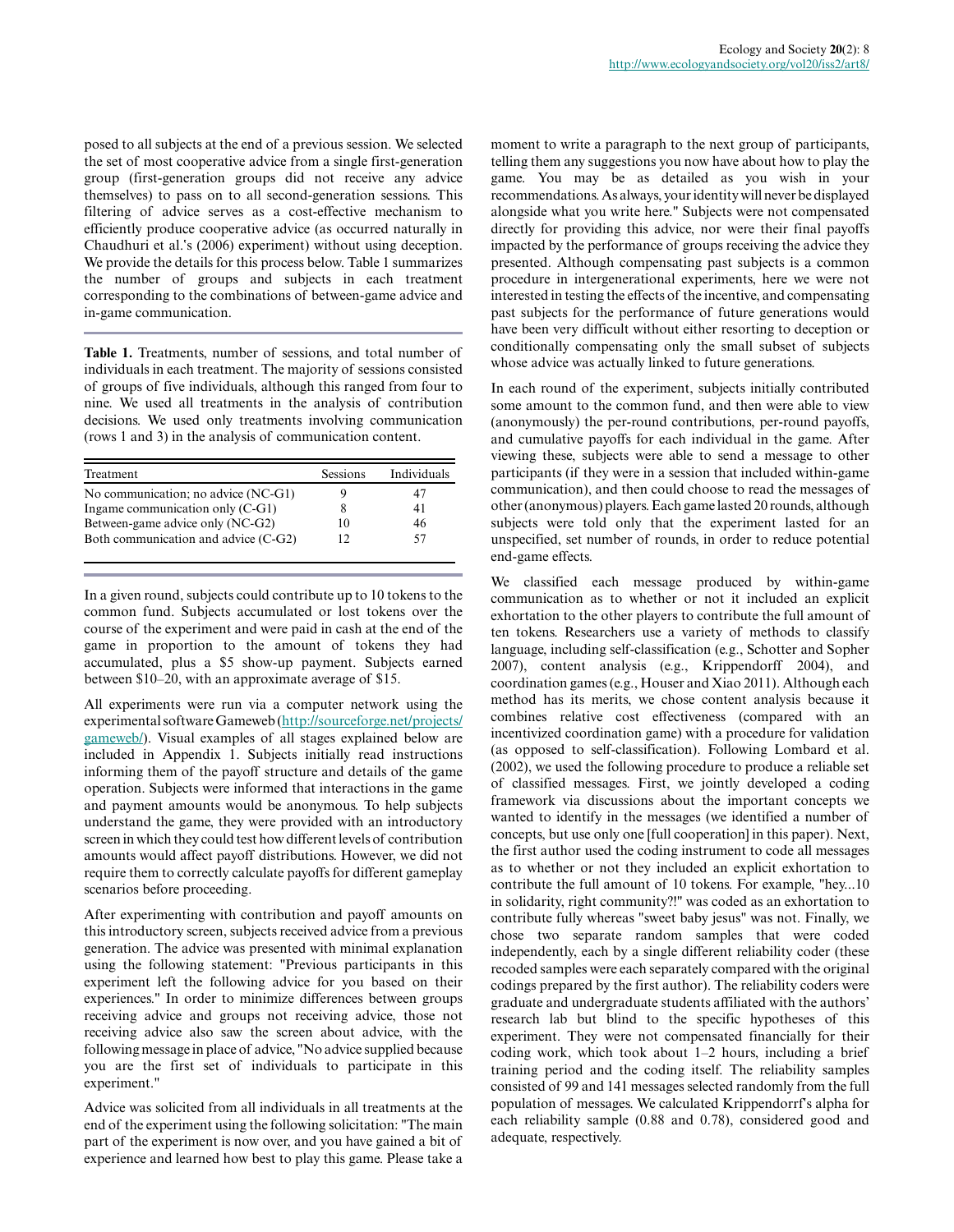**Fig. 1.** Distributions of contributions to the public good in each of the four treatments (by row) for all 20 rounds (left-most column of panels), split up by rounds 1–10 (middle column of panels), and by rounds 11–20 (rightmost column of panels). Red vertical line in each panel indicates the mean contribution amount for that treatment and round combination. The distributions indicate a tendency to contribute either all or nothing to the public good. Means indicate increasing contributions due to both communication and advice, with the effect of advice most pronounced in early rounds, and the effect of communication relatively consistent across all rounds.



We used a similar, but less formal, procedure to classify the most cooperative set of advice from a single first-generation session to pass on to all subsequent generations. We chose to classify each piece of advice into three possible categories: suggesting cooperation, suggesting defection, and neither. Although this categorization ignores a good deal of nuanced meaning in the advice, it was adequate for the simple purpose of selecting the most cooperative advice. The first author coded each piece of advice into these three categories, and subsequently trained two undergraduate assistants on the procedure and had them do the same. The undergraduate assistants were involved with the research project and not blind to the research hypotheses. We did not calculate a quantitative measure of reliability for these codings, and although there were certainly some differences in the classifications, a single consensus set of most-cooperative advice emerged. We reviewed the classifications with the second author, who confirmed the use of that set. The specific pieces of advice (four) transmitted to second-generation sessions are presented here:

- **1.** "It's so much better when you do all 10."
- **2.** "If EVERYONE gives 10 the system will work and you will walk out with as much \$\$ as possible"
- **3.** "Well we tried to keep everyone putting the amount of money in and it worked but at round 20 someone cheated and put in zero. I would say to just stay faithful and put in 10. Although calling people immature for abusing the system works sometimes. lol have fun."
- **4.** "All of you guys should put 10 every time to get the most amount of money and the same amount split between you guys! Trust each other!"

#### **HYPOTHESES**

Our experiment addressed the following specific hypotheses:

**1.** Cooperative advice increases the level of cooperation in subsequent generations.

If vertical or oblique social learning is important, then we should see a positive effect of cooperative advice on cooperation. As discussed above, a broad body of theoretical work in cultural evolution (Boyd and Richerson 1985, Henrich and McElreath 2003) leads us to predict that individuals will attend to information from individuals in a previous generation. Here, we examine a particular form of vertical or oblique social learning when the strength of transmission is strong (i.e., the cooperative content of advice is high).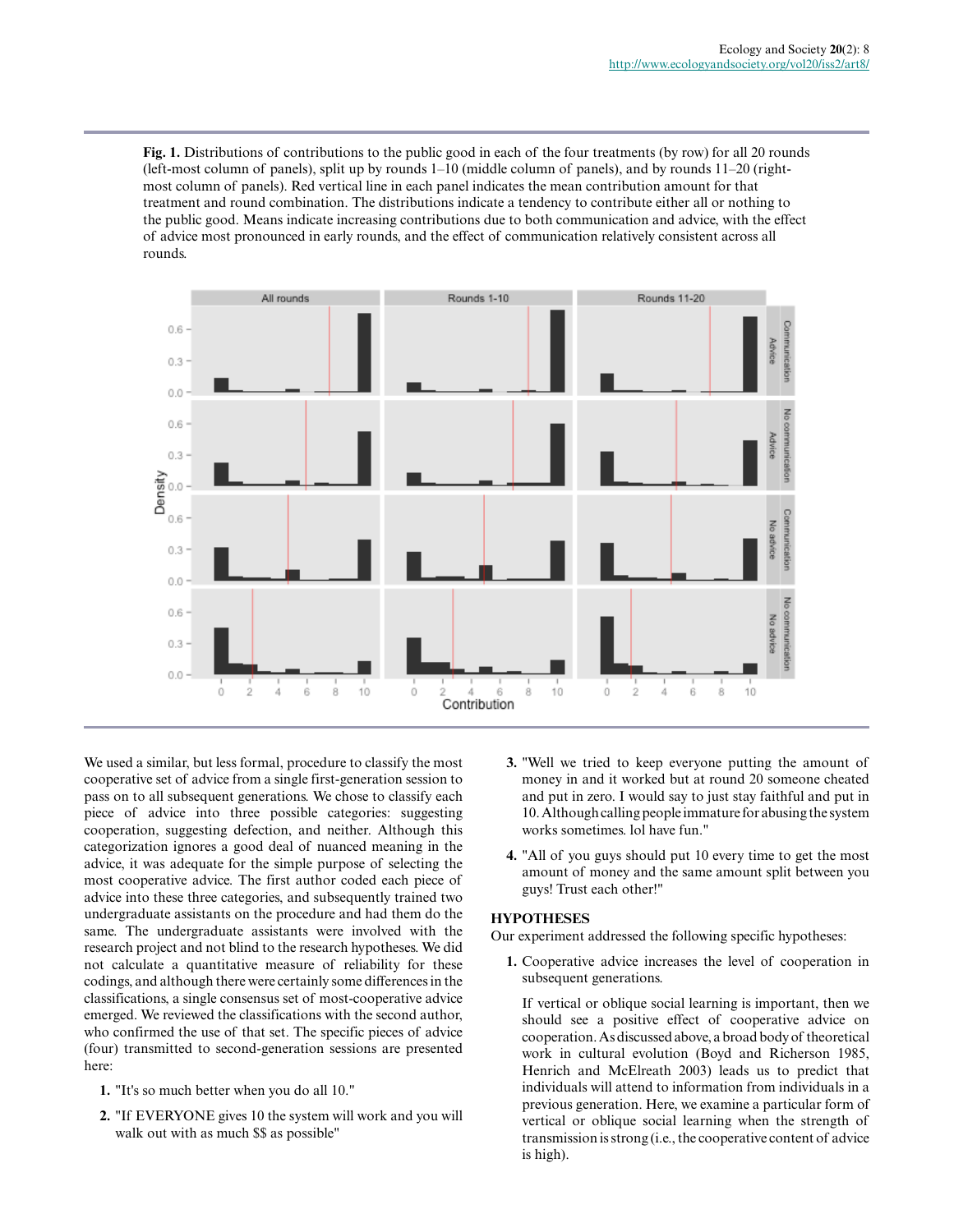**2.** Cooperative advice changes the content of in-game communication, increasing the proportion of in-game messages sent that support cooperation.

If indeed cooperative advice has a positive effect on cooperation, identifying the mechanism by which this occurs is important. We know that in-game communication often has a positive effect on cooperation (Sally 1995) and that the content of a message can influence a receiver's response to it (Parks et al. 1996). Here, we examine whether advice has a positive influence on cooperation because it helps make communication more cooperative and thus more effective.

**3.** Cooperative advice and in-game communication complement each other, such that there is a positive synergy between the two (i.e., in statistical terms, a positive interaction).

Following logically from hypothesis 2, if advice makes communication more cooperative, then there may be a positive synergy between the two. More generally, although both the effect of communication and the effect of advice have been examined independently, no study has combined the two to examine the effect of each in the presence of the other, and cultural evolutionary theory leaves open the question as to which we expect to influence cooperation in a social dilemma. Furthermore, Chaudhuri et al.'s (2006) finding that the positive effect of advice declines over time suggests that there may be room for a positive interaction between advice and communication (advice generates high levels of cooperation early in the game, and communication maintains cooperation at these levels over the course of the game).

#### **RESULTS**

We start by examining the distributions of contributions in the four treatments (Fig. 1). The distributions are usually bimodal; most participants appear to be deciding to contribute either the full amount or nothing at all, with a moderate amount contributing half in certain treatments, and a scattering of other partial contributions. The treatment with the lowest amount of mean contribution overall (2.71) is that with no advice and no communication, followed by communication but no advice (5.18), advice but no communication (6.43), and finally both advice and communication (8.06). Corresponding to the changes in averages across treatments is a decrease in the proportion of subjects contributing nothing and an increase in the proportion of subjects contributing maximally.

This pattern of differences in contributions across treatments largely holds when examining the first ten rounds and the last ten rounds separately, with the key difference that, in the initial ten rounds, the difference between communication without advice and advice without communication is more pronounced and, in the final ten rounds, that difference is attenuated. This suggests that the effect of advice is greatest early in the game and that the effect of communication is relatively important later in the game. Indeed, comparison of average contributions in the two treatments reveals that contributions decline over time in the presence of advice without communication (7.39 in rounds 1–10 and 5.33 in rounds 11–20), whereas contributions are relatively flat in the presence of communication without advice (5.39 in rounds 1–10 and 4.96 in rounds 11–20).

To further examine the differences across treatments over time, in Fig. 2, we plot mean contributions for each treatment in each round. As seen in the figure, contributions in the treatment with no communication and no advice (NC-G1) start at about half of the maximum possible and trend down over time to less than a quarter at the end of the experiment. In the communication-only treatment (C-G1), cooperation again starts off roughly around half of the total possible and is then maintained at more or less the same level for the duration of the game. In the advice-only treatment (NC-G2), cooperation starts much higher, at almost the maximum possible amount, and cooperation levels then decline to roughly half the total possible over the course of the game. Finally, when between-game advice and in-game communication are combined (C-G2), cooperation levels begin near the maximum possible amount and are maintained at almost that level for the duration of the game.

**Fig. 2.** Mean contribution to the public good across all individuals in all sessions by round for each of the four treatment combinations. NC-G1: Baseline treatment with no communication and no advice (first generation). C-G1: Communication only treatment with no advice (first generation). NC-G2: Advice only (second generation) treatment with no communication. C-G2: Advice (second generation) and communication both.



In the aggregate, these trends imply that the primary effect of advice is to increase the initial contribution amount of groups in the second generation, and that the primary effect of communication is to maintain contributions at whatever level they start at, whether this is middling in groups that didn't receive advice, or very high in groups that did.

To complement this visual and descriptive examination, we assess the statistical influence of our predictor variables (dummy variables for advice and communication, the round in which the contribution was made, and the size of the group playing the game, as well as relevant interactions among these predictors) on our outcome variable, contribution amounts. Group sizes ranged between four and nine individuals (although a substantial majority of sessions had five individuals, and only two sessions had more than six individuals; one with seven individuals and another with nine individuals). Thus, controlling for the size of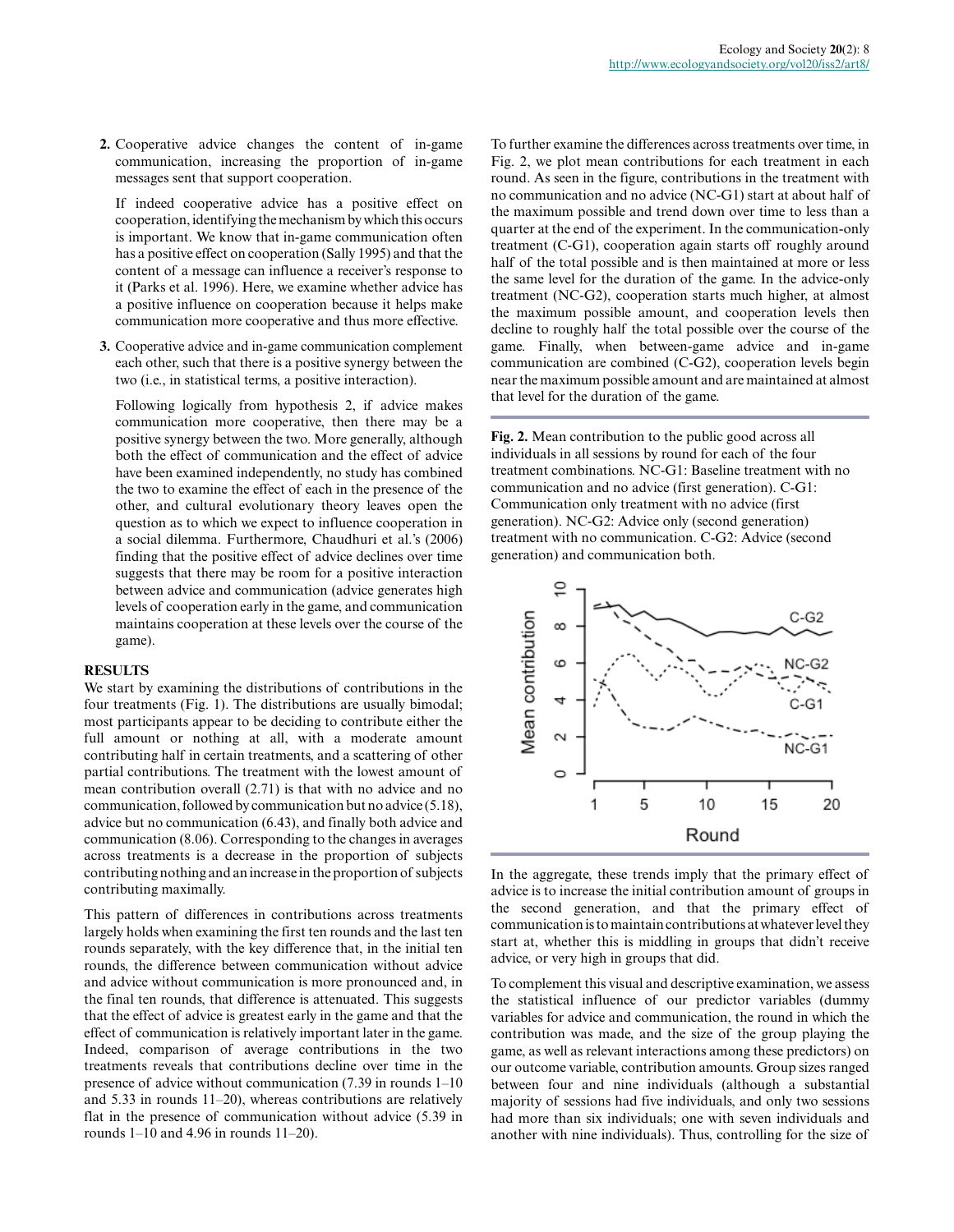| Table 2. Parameter estimates, standard errors (in parentheses), and associated p values (* indicates $p < 0.05$ ) from a series of mixed-    |
|----------------------------------------------------------------------------------------------------------------------------------------------|
| effect Tobit regressions that account for the bounded nature of the dependent variable, contributions to the public good. Each model         |
| (by column) includes a random intercept for players, accounting for the clustering of contributions made by a single participant and         |
| fixed effects for the predictor variables (by row). Interactions between predictor variables included in the models are indicated by an "x". |

|                        | Model 1          | Model 2          | Model 3          | Model 4          | Model 5          |
|------------------------|------------------|------------------|------------------|------------------|------------------|
| Advice                 | $12.076*(1.698)$ | $12.077*(2.402)$ | $12.007*(1.694)$ | $15.359*(1.835)$ | $15.356*(1.828)$ |
| Communication          | $5.426*(1.617)$  | $5.427*(2.331)$  | 2.071(1.714)     | $5.471*(1.630)$  | 1.962(1.728)     |
| Round                  | $-0.383*(0.029)$ | $-0.383*(0.029)$ | $-0.537*(0.041)$ | $-0.260*(0.036)$ | $-0.413*(0.045)$ |
| Groupsize              | $-1.355(0.733)$  | $-1.355(0.738)$  | $-1.345(0.731)$  | $-1.290(0.738)$  | $-1.267(0.737)$  |
| Advice x Communication |                  | $-0.002(3.243)$  |                  |                  |                  |
| Round x Advice         |                  |                  |                  | $-0.306*(0.058)$ | $-0.315*(0.057)$ |
| Round x Communication  |                  |                  | $0.318*(0.056)$  |                  | $0.325*(0.056)$  |
| Constant               | $11.506*(4.264)$ | $11.505*(4.446)$ | 13.044* (4.266)  | $9.907*(4.305)$  | $11.413*(4.305)$ |
| Log likelihood         | -4803.639        | -4803.639        | -4787.670        | $-4789.500$      | $-4772.485$      |
| Wald $x^2$             | $239.61*$        | $239.61*$        | $265.54*$        | 258.87*          | 287.37*          |
| Sigma epsilon          | 7.329            | 7.329            | 7.260            | 7.249            | 7.177            |
| Number uncensored      | 972              | 972              | 972              | 972              | 972              |
| Number lower censored  | 1030             | 1030             | 1030             | 1030             | 1030             |
| Number upper censored  | 1758             | 1758             | 1758             | 1758             | 1758             |
| Number of players      | 191              | 191              | 191              | 191              | 191              |

the group is important because the marginal benefit of contributions declines as group size increases (Walker and Isaac 1988). We did attempt to interact the treatment variables with group size but were not able to estimate this effect accurately due to relatively limited observations of small and large group sizes.

We fit a set of mixed-effect (also called random effect, hierarchical, or multilevel) Tobit regressions with a random intercept for players, accounting for the clustering of the contributions made by a particular player, and fixed effects for the various predictors and interactions. We also fit a series of other models that account for the clustering of contributions within players, and players within games, in other ways. These include Tobit regressions with robust standard errors clustered at either the level of the game or player, Tobit regressions (bounded only from below, with only main effects estimated) with two-way robust standard errors clustered by both game and player, and ordered logistic regressions with random intercepts for both game and player. All of these other analyses (not reported but available from the authors) produce results that are qualitatively the same as those presented here.

Table 2 reports parameter estimates, standard errors, and associated *p* values for these Tobit regressions for the contribution of player *i* in round *t.* We report results from models that include all main effects and various combinations of the interactions that were estimated accurately (treatment variables with each other and with round). First, estimates for advice are consistently positive across all models, confirming that subjects receiving cooperative advice contribute more to the public good. This confirms our first hypothesis. Second, communication has a positive effect on advice that is consistent across all models, confirming that subjects contribute more when they can send each other messages during the game. Third, the effect of round on contributions is consistently negative, confirming that contributions overall decline over the course of the experiment. Fourth, the interaction effect between advice and communication is negligible, indicating the effect of advice does not depend on

whether or not subjects can communicate (and vice versa). Thus, with respect to our third hypothesis, in the statistical analysis, we don't find any evidence of either a positive or negative synergy between advice and communication. Finally, the interaction between round and advice is negative, but the interaction between round and communication is positive. These interactions confirm that the positive effect of cooperative advice is strongest early in games, whereas the positive effect of communication is most pronounced later on in games.

In order to address our second hypothesis about the influence of advice on the cooperative content of communication, we first plot the proportion of total messages in a given round, across all players and sessions, that explicitly exhort other players to contribute fully (Fig. 3) for both the first and second generations (G1 and G2, respectively). As seen in the figure, the proportion of messages exhorting full cooperation is higher in the second generation than in the first, but only for the first few rounds of the game.

**Fig. 3.** Percentage of possible messages that explicitly exhorted full cooperation, by round and treatment, considering only the two treatments in which subjects could communicate. G1: first generation. G2: second generation.

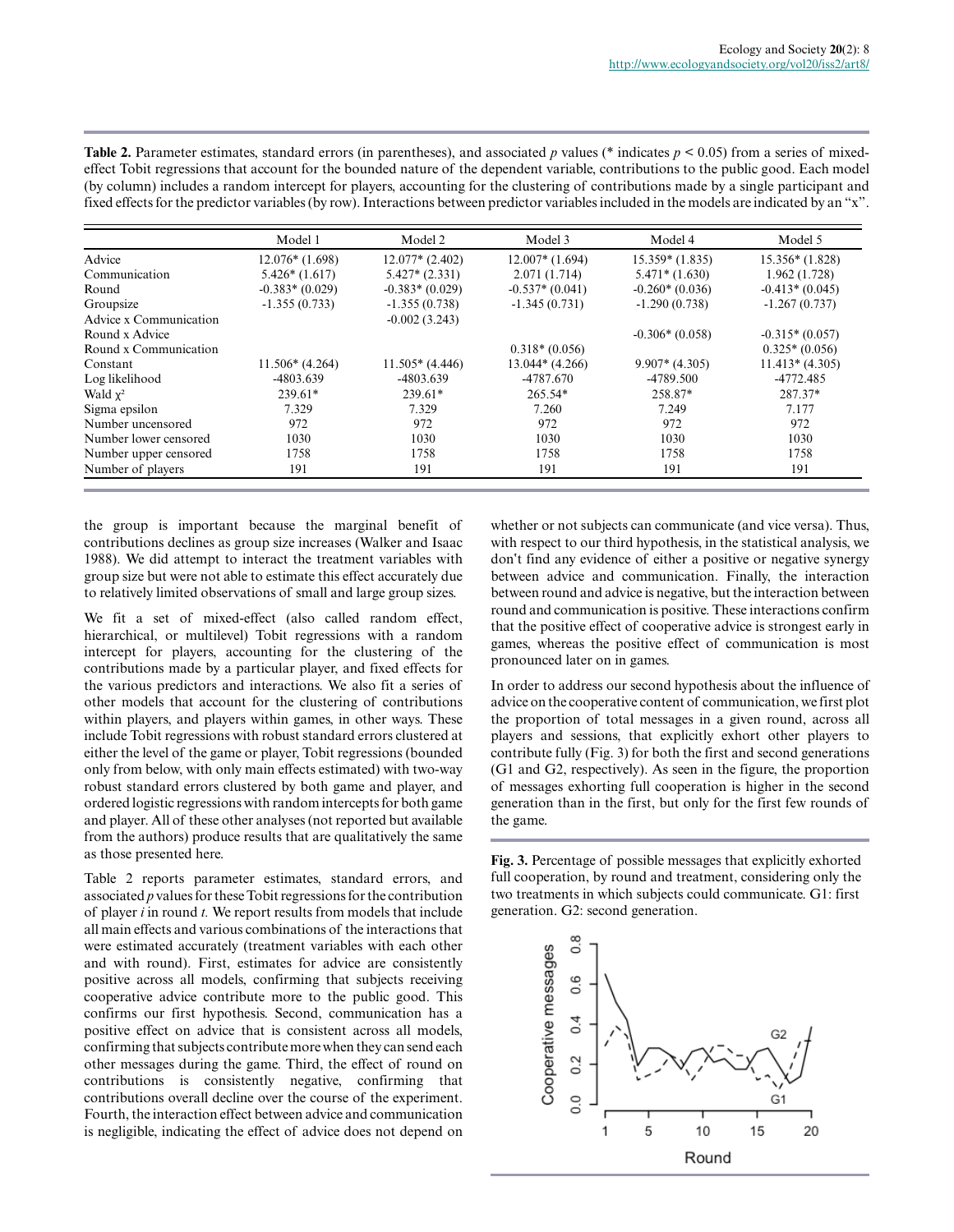| contribute fully to the public good. Each model includes a random intercept for players, accounting for the panel nature of the data,<br>and fixed effects for the predictor variables (by row). Interactions between predictor variables are indicated by an "x". |                  |                  |                  |                  |
|--------------------------------------------------------------------------------------------------------------------------------------------------------------------------------------------------------------------------------------------------------------------|------------------|------------------|------------------|------------------|
|                                                                                                                                                                                                                                                                    | Model 1          | Model 2          | Model 3          | Model 4          |
| Advice                                                                                                                                                                                                                                                             | 0.363(0.245)     | $0.941*(0.318)$  | $-6.437*(1.898)$ | $-5.881*(1.912)$ |
| Round                                                                                                                                                                                                                                                              | $-0.054*(0.010)$ | $-0.018(0.015)$  | $-0.054*(0.010)$ | $-0.019(0.016)$  |
| Groupsize                                                                                                                                                                                                                                                          | 0.078(0.194)     | 0.085(0.195)     | $-0.719*(0.289)$ | $-0.713*0.290$   |
| Advice x Round                                                                                                                                                                                                                                                     |                  | $-0.059*(0.020)$ |                  | $-0.059*(0.020)$ |

Advice x Groupsize 1.350\* (0.375) 1.354\* (0.376)<br>Constant 1.350\* (1.022) 1.354\* (0.376) 1.354\* (0.376) 1.354\* (0.376) Constant -1.363 (1.022) -1.750 (1.036) 2.771 (1.503) 2.387 (1.510) sigma\_epsilon 0.973 0.986 0.822 0.833 Log likelihood -1015.0 -1010.8 -1008.7 -1004.6<br>AIC 2029.9 2039.9 -2033.6 2029.5 2023.2 AIC 2039.9 2033.6 2029.5 2023.2 BIC 2067.8 2067.8 2067.1 2063.0 2063.0 2063.2 Observations 1960 1960 1960 1960 Number of players 98 98 98 98 98 98 98 98 98 98 98 98 1 98 1 98 1 98 1 98 1 98 1 98 1 98 1 98 1 98 1 98 1 98 1 98 1 98 1 98 1 98 1 98 1 98 1 98 1 98 1 98 1 98 1 98 1 98 1 98 1 98 1 98 1 98 1 98 1 98 1 98 1 98 1 98 1 98 1 9 Number of games 20 20 20 20 20 20

**Table 3.** Parameter estimates, standard errors (in parentheses), and associated *p* values (\* indicates  $p < 0.05$ ) from a series of mixedeffect logistic regressions. The dependent variable in each model (by column) is whether or not a message exhorted other players to

To complement this visual examination, we fit a set of mixedeffect logistic regressions again with a random intercept for players, accounting for the clustering of messages sent by a particular player. The outcome variable in these regressions is the cooperative content of message  $i$  ( $0 =$  not cooperative;  $1 =$ cooperative) delivered in round *t*, and the predictor variables are modeled as fixed effects and include whether or not advice was available in that session, the round in which the message was sent, the size of the group in that session, and interactions between group size and round as well as group size and the treatment dummy variable for advice. We also fit models with random intercepts for both players and games, accounting for both levels of clustering in the data. These models (not presented here but available from the authors) produce results that are qualitatively the same as those presented here. For consistency with the cooperation analysis, we report results from the models with only a random intercept for players.

Table 3 reports parameter estimates, standard errors, and associated *p* values for these logistic regressions for the cooperative content of message *i* in round *t*. As seen in the table, estimates for advice in models 1 and 2 are consistently positive, indicating that individuals are more likely to exhort other players to cooperate fully when they have received cooperative advice. This positive effect of advice is mediated by the negative estimate for round and the negative interaction between advice and round. These estimates indicate that the cooperative content of messages decreases as an experiment progresses and that the positive influence of advice on the cooperative content of messages also declines over time. Finally, in models that include an interaction between group size and advice, we uncover a negative effect of group size and a positive interaction between group size and advice (the sign of the estimate for advice also becomes negative).

Given the inconsistency in sign and magnitude of the estimates across models, and the nonlinearity and hierarchical nature of the models, we calculate and report predicted probabilities to help interpret the parameter estimates in the table. In the calculation of predicted probabilities, we use model 4, which has the lowest AIC score and accounts for about 95% of the AIC weight for all models fit. The predicted probabilities of sending a cooperative message confirm that the overall effect of receiving cooperative advice is still slightly positive (moving from 24.3% for those not receiving advice to 28.8% for those who do, for an average player, holding other predictors constant) but that there is a strong interaction between group size and advice, such that advice has a negative impact for group sizes of four (the minimum group size for the communication games) and a positive impact for group sizes of six (maximum group size for communication games). We consider this interaction to be somewhat speculative, however (even if statistically significant), because observations of group sizes of four and six are very limited in the data.

Although we think the finding is interesting because it hints that intergenerational transmission of advice plays an important role in promoting cooperative communication in larger groups (where collective action problems tend to be most acute), we don't explore this result further in the discussion, due to the limited observations of group size. To check the robustness of the positive effect of advice on the cooperative content of communication, we also fit the same set of models (excluding any models with group size or associated interactions) with a truncated data set including only groups with five individuals. These models (not shown, but available from the authors) replicate our primary qualitative findings, namely, that cooperative advice promotes cooperative messaging, but that this effect is attenuated over time.

#### **DISCUSSION**

The experiment reported here demonstrates that it is possible to increase cooperation by selectively exposing later generations to advice that recommends cooperation. Why, then, does advice have such a strong effect on cooperation? Although further experiments are needed to untangle some of the possible causal mechanisms driving the effect of advice and examining it over multiple generations, we highlight some plausible explanations here.

One explanation is that players are simply responding to the information content contained in the advice provided. This is analogous to acting on instructions about how best to deal with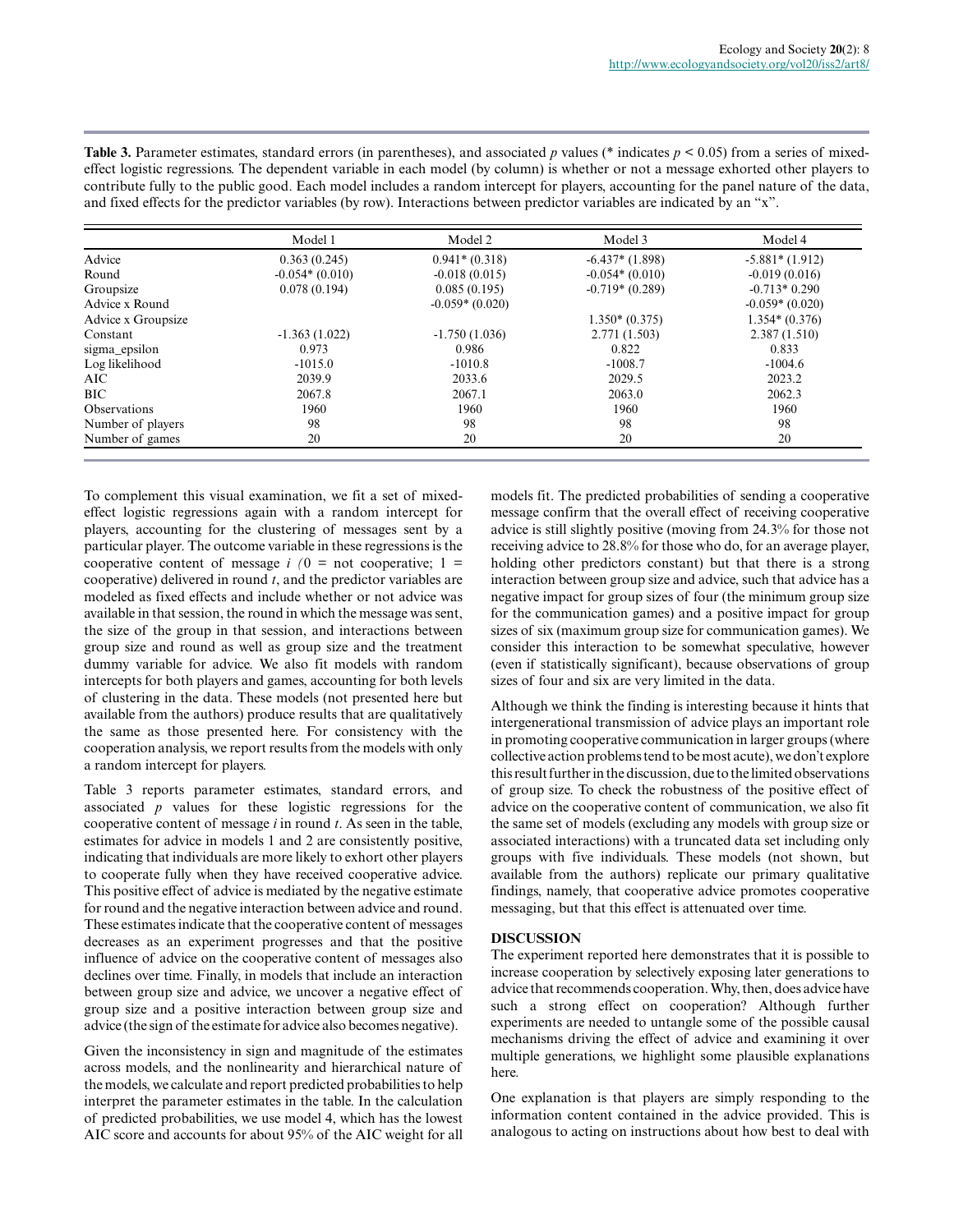a confusing situation. An alternative explanation that considers the strategic incentives of the social dilemma is that players change their expectations of the type of player they expect to encounter in the experiment. Most players in social dilemma experiments are conditional cooperators and will cooperate as long as they are interacting with other subjects who are also cooperating (Fischbacher et al. 2001). Cooperative advice may thus serve to signal to players that they can expect to interact with other cooperators in the experiment. This is consistent with the notion that the effect of advice is strongest at the beginning of the game, before the information content of the advice is diluted by the reality of behavior by other players in the experiment, particularly if other players defect. Chaudhuri and Paichayontvijit (2006) demonstrate that information about the presence of conditional cooperators in a game increases cooperation. Cooperative advice in our experiment may similarly be indicating to subjects the expected presence of conditional cooperators.

Another explanation for the effect of advice is that individuals may be using a conformist bias to guide their decision making in these dilemmas. Cultural evolutionary theory has shown that conforming to the majority behavior can be adaptive in a range of different conditions and that conformist transmission can help to stabilize cooperation (Henrich and Boyd 2001) and that cultural group selection can lead to the spread of prosocial behaviors among groups (Boyd and Richerson 2009). Thus, cultural evolution can play a substantial role in the development of institutions to solve collective action problems (Richerson and Henrich 2012). These results are consistent with previous experiments that have demonstrated a role for conformity in social dilemma experiments (Carpenter 2004, Bardsley and Sausgruber 2005). Although our experiment doesn't provide direct evidence of conformity, our results are consistent with the use of a conformist bias to guide decision making.

Another reason that advice may have a strong positive effect is that it comes from a group of impartial individuals (as opposed to the senders of in-game communication, who are involved in a strategic interaction with the receivers). Evidence from studies of the evolution of teaching (Kline 2014) indicates that pupils are, to some extent, skeptical of teachers. In our advice condition, senders (or "teachers") have no motivation to deceive receivers (or "pupils"). In the communication condition, senders have a potential interest in deceiving receivers, because of the potential increased payoff to themselves of motivating others to contribute more. This reasoning is consistent with our results and actually predicts that advice might have a greater positive impact on cooperation than in-game communication. An experiment that compares the effects of unselected advice with cooperation could test this prediction.

Of course, one of the reasons we see such a strong effect of intergenerational advice is because we purposely selected the most cooperative advice to transmit to the subsequent generation, in order to examine the maximum possible cooperative impact of intergenerational advice. This type of experimental design is analogous to early experiments in artificial selection designed to breed varieties of corn with both very high and very low oil content (Dudley and Lambert 2004). The results here are thus representative of the maximum cooperative potential of intergenerational advice. This suggests an obvious extension to

our experiment involving either advice evolving freely over time or selecting for the most negative advice with respect to cooperative content. This would facilitate a fair comparison of the strength of the effect of advice and cooperation, and thus, vertical and horizontal social learning, as well as an examination of potential asymmetries between the evolution of cooperation and defection via intergenerational cultural transmission.

An additional caveat to our main finding, the importance of advice, is that at least some part of our result may be generated by what are called experimenter demand effects (Zizzo 2010) or changes in behavior on the part of subjects as a result of cues about appropriate behavior in the experiment. In our case, experimenter demand effects may indeed be playing a role if subjects interpret advice as a cue from experimenters as to the appropriate or expected behavior and are motivated to meet experimenter expectations. Having said that, various features of our design work to inhibit the importance of an experimenter demand effect, including not using a senior PI as the experiment administrator and limiting social interactions between subjects and the administrator to those required to conduct the experiment. Furthermore, the between-subjects nature of the design minimizes subject perception that advice and communication are the key variables of interest in the study, thus obscuring the objectives of the experiment and minimizing subjects' ability to construe experimenter demand.

The results reported here open up a host of interesting questions about intergenerational transmission and cooperation that deserve serious exploration. Further experiments might examine what types of experimental treatments influence the strength of intergenerational cultural transmission and the persistence of cooperative norms over time. For example, Schotter and Sopher (2003) run their experiments for long enough to observe punctuated equilibria, where some groups exhibit much lower levels of cooperation. We suspect a similar phenomenon would occur if we conducted additional generations in the setting we use because there is always a probability of one or more defectors joining the experiment and ignoring the advice of previous generations. The question, then, would be to examine the relative lengths of the periods of cooperation and defection in the longer term.

Other obvious extensions involve increasing the degree of realism in various ways with respect to real-world SES. This might include modifying the structure of the social dilemma (e.g., using a common-pool resource game), incorporating levels of spatial and temporal realism that better represent SES (Janssen et al. 2010), or using overlapping generations instead of the nonoverlapping generations used here.

Another important area for extension is to understand how intergenerational advice interacts with other institutional arrangements such as the potential to punish defectors and reward cooperators (Fehr and Gächter 2000, Sefton and Steinberg 1996). Does intergenerational advice increase the effectiveness of other institutions, such as punishment and rewarding, in the same way that it appears to improve communication?

#### **CONCLUSION**

Understanding the impact of intergenerational advice on cooperative behavior in a range of settings has important real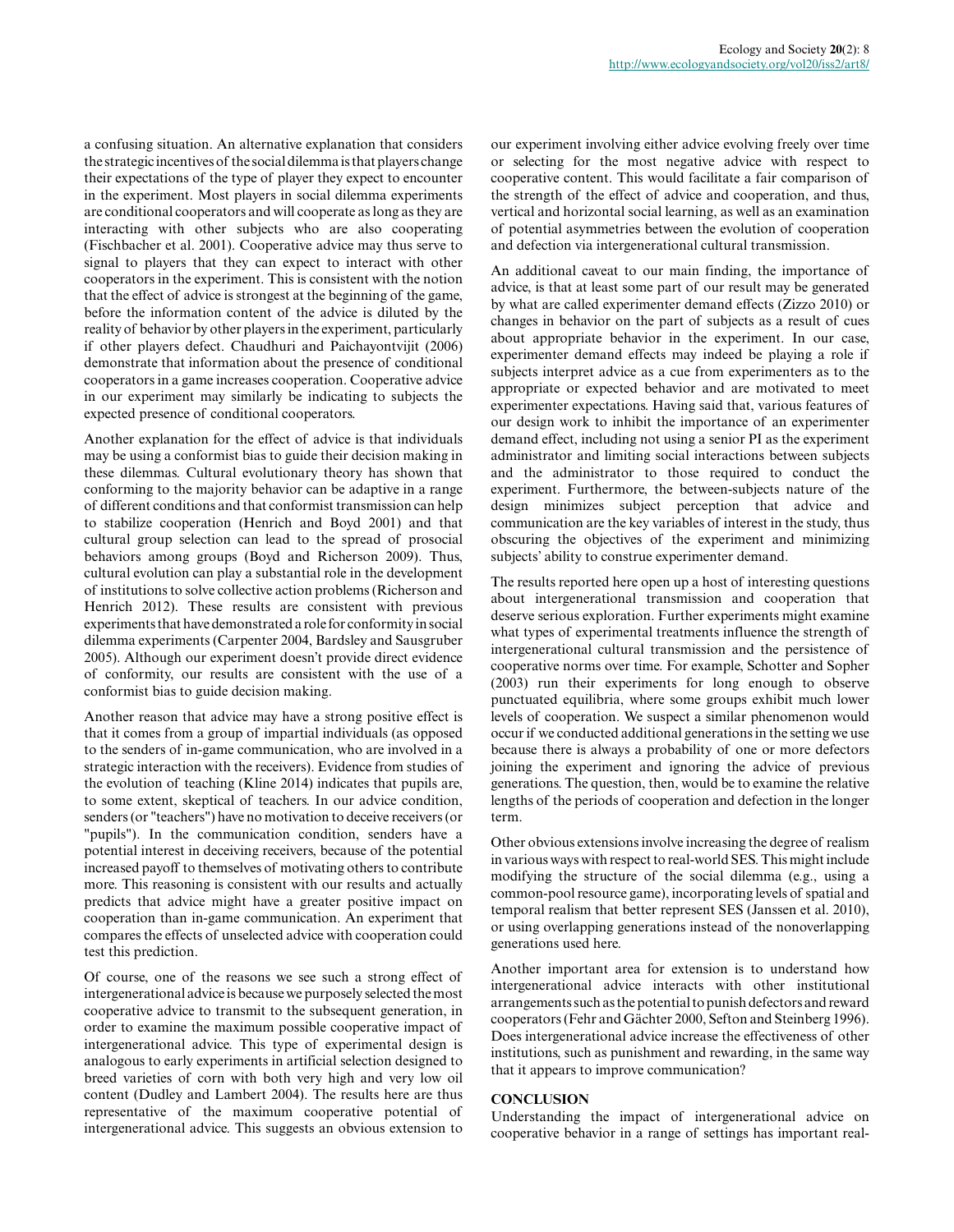world implications for institutions in cooperative dilemmas. Our experimental manipulations here are analogous to resource management decisions that expose new generations of people to particular types of information and behaviors from previous generations. This, of course, happens all the time in the real world as people channel the information available to their successors in various human enterprises. Pinpointing the mechanisms through which cultural transmission most effectively promotes cooperation in the lab should help inform those choices in the field. In real SES, cultural evolutionary forces will lead to complex interactions among institutions and behavior that will influence system resilience over time.

*Responses to this article can be read online at:* [http://www.ecologyandsociety.org/issues/responses.](http://www.ecologyandsociety.org/issues/responses.php/7424) [php/7424](http://www.ecologyandsociety.org/issues/responses.php/7424)

#### **Acknowledgments:**

*We thank Peter J. Richerson and Richard McElreath for comments on an earlier version of the manuscript, Richard McElreath and Carl McCabe for software development, and Matt Berke, Morgan Chow, Matthew Hoffman, and Isaac Walrath for assistance collecting and coding data.*

#### **LITERATURE CITED**

Acheson, J. M. 1975. The lobster fiefs: economic and ecological effects of territoriality in the Maine lobster industry. *Human Ecology* 3(3):183–207.

Ansell, C., and A. Gash. 2008. Collaborative governance in theory and practice. *Journal of Public Administration Research and Theory* 18(4):543–571.

Aunger, R. 2000. The life history of culture learning in a face-toface society. *Ethos* 28(3):1–38.

Bardsley, N., and R. Sausgruber. 2005. Conformity and reciprocity in public good provision. *Journal of Economic Psychology* 26:664–681.

Berkes, F. 2009. Evolution of co-management: role of knowledge generation, bridging organizations and social learning. *Journal of Environmental Management* 90:1692–1702.

Boyd, R., and P. J. Richerson. 1985. *Culture and the evolutionary process*. The University of Chicago Press, Chicago, Illinois, USA.

Boyd, R., and P. J. Richerson. 2009. Culture and the evolution of human cooperation. *Philosophical Transactions of the Royal Society B* 364(1533):3281–3288. [http://dx.doi.org/10.1098/](http://dx.doi.org/10.1098%2Frstb.2009.0134) [rstb.2009.0134](http://dx.doi.org/10.1098%2Frstb.2009.0134)

Carpenter, J. P. 2004. When in Rome: conformity and the provision of public goods. *Journal of Socio-Economics* 33:395– 408.

Cavalli-Sforza, L., and M. Feldman. 1981. *Cultural transmission and evolution: a quantitative approach*. Princeton University Press, Princeton, New Jersey, USA.

Chaudhuri, A., S. Graziano, and P. Maitra. 2006. Social learning and norms in a public goods experiment with inter-generational advice. *The Review of Economic Studies* 73(2):357–380. [http://dx.](http://dx.doi.org/10.2139%2Fssrn.580481) [doi.org/10.2139/ssrn.580481](http://dx.doi.org/10.2139%2Fssrn.580481) 

Chaudhuri, A., and T. Paichayontvijit. 2006. Conditional cooperation and voluntary contributions to a public good. *Economics Bulletin* 38):1–14.

Croson, R. and M. Marks. 2001. The effect of recommended contributions in the voluntary provision of public goods. *Economic Inquiry* 39(2):238–249.

Dudley, J., and R. Lambert. 2004. 100 generations of selection for oil and protein in corn. *Plant Breeding Reviews* 24(1):79–110.

Fehr, E., and S. Gächter. 2000. Cooperation and punishment in public goods experiments. *The American Economic Review* 90 (4):980–994.

Fischbacher, U., S. Gächter, and E. Fehr. 2001. Are people conditionally cooperative? Evidence from a public goods experiment. *Economics Letters* 71(3):397–404.

Gürerk, Ö. 2012. Social learning increases the acceptance and the efficiency of punishment institutions in social dilemmas. *Journal Of Economic Psychology* 34:229–239.

Henrich, J., and R. Boyd. 2001. Why people punish defectors: weak conformist transmission can stabilize costly enforcement of norms in cooperative dilemmas. *Journal of Theoretical Biology* 208:79–89.

Henrich, J., and R. McElreath. 2003. The evolution of cultural evolution. *Evolutionary Anthropology* 12:123–135.

Houser, D., and E. Xiao. 2011. Classification of natural language messages using a coordination game. *Experimental Economics* 14:1–14.

Isaac, R. M., and J. M. Walker. 1988. Communication and freeriding behavior: the voluntary contribution mechanism. *Economic Inquiry* 26(4):585–608.

Janssen, M. A., R. Holahan, A. Lee, and E. Ostrom. 2010. Lab experiments for the study of social–ecological systems. *Science* 328(5978):613–617.

Keen, M., V. A. Brown, and R. Dyball. 2005. Social learning in environmental management: towards a sustainable future. Earthscan, New York, New York, USA.

Kline, M. A. 2014. How to learn about teaching: an evolutionary framework for the study of teaching behavior in humans and other animals. *Behavioral and Brain Sciences*: online early.

Krippendorff, K. 2013. *Content analysis: an introduction to its methodology*. Third edition, Sage Publications, Inc., Thousand Oaks, California, USA.

Lombard, M., J. Snyder-Duch, and C. C. Bracken. 2002. Content analysis in mass communication: assessment and reporting of interceder reliability. *Human Communication Research* 28(4):587– 604.

McElreath, R., and P. Strimling. 2008. When natural selection favors imitation of parents. *Current Anthropology* 49(2):307–316.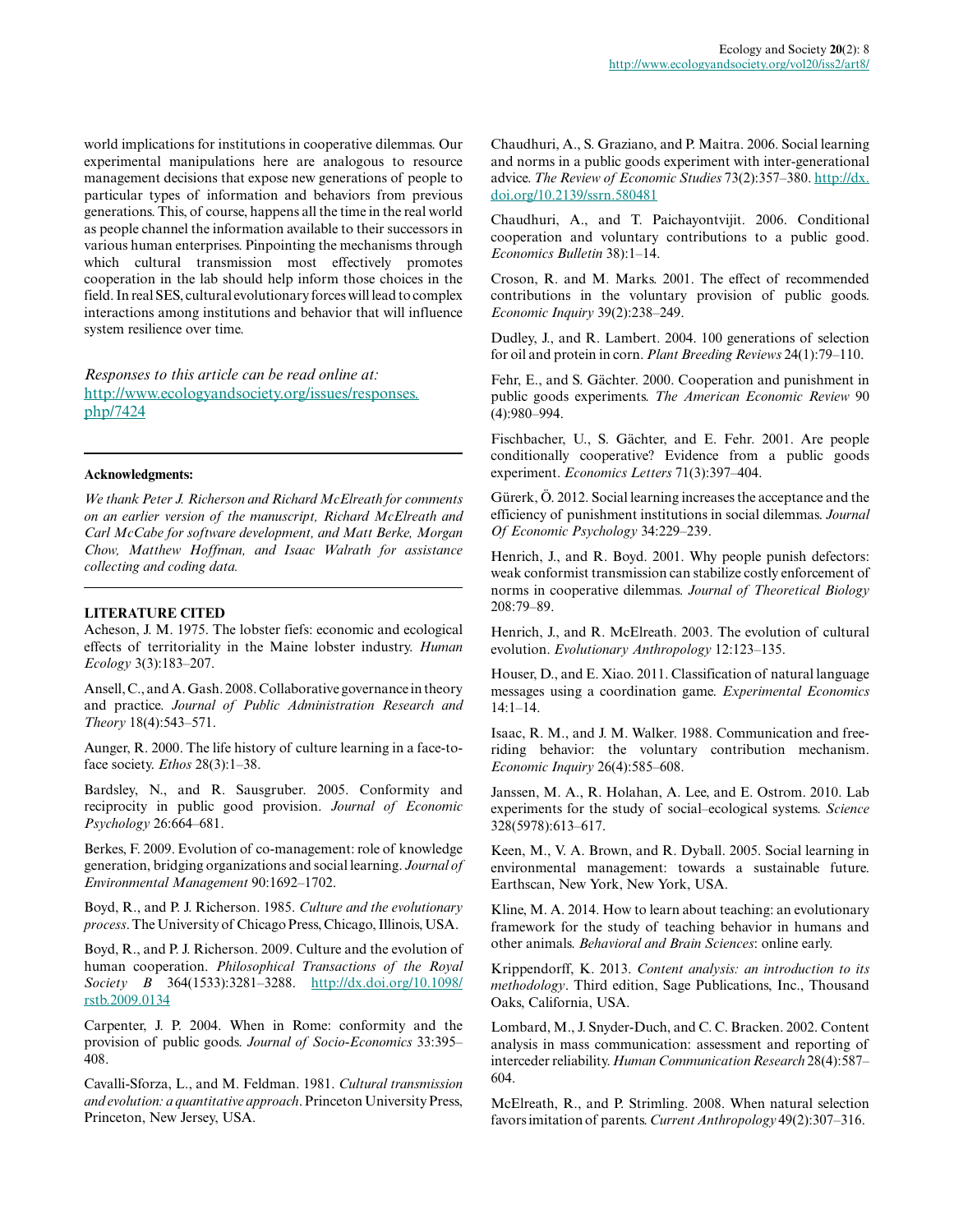Napier, R. N., G. M. Branch, and J. M. Harris. 2005. Evaluating conditions for successful co-management of subsistence fisheries in KwaZulu-Natal, South Africa. *Environmental Conservation* 2:165–177.

Ostrom, E. 1990. *Governing the commons: the evolution of institutions for collective action*. Cambridge University Press, New York, New York, USA.

Pahl-Wostl, C., M. Craps, A. Dewulf, E. Mostert, D. Tabara, and T. Taillieu. 2007. Social learning and water resources management. *Ecology and Society* 12(2):5. [online] URL: [http://](http://www.ecologyandsociety.org/vol12/iss2/art5/) [www.ecologyandsociety.org/vol12/iss2/art5/](http://www.ecologyandsociety.org/vol12/iss2/art5/) 

Parks, C. D., R. F. Henager, and S. D. Scamahorn. 1996. Trust and reactions to messages of intent in social dilemmas. *Journal of Conflict Resolution* 40(1):134–151.

Richerson, P. J., and J. Henrich. 2012. Tribal social instincts and the cultural evolution of institutions to solve collective action problems. *Cliodynamics: the Journal of Theoretical and Mathematical History* 3(1):38–80. [http://dx.doi.org/10.2139/](http://dx.doi.org/10.2139%2Fssrn.1368756) [ssrn.1368756](http://dx.doi.org/10.2139%2Fssrn.1368756)

Sabatier, P. A., W. Focht, M. Lubell, Z. Trachtenberg, A. Vedlitz, and M. Matlock. 2005. *Swimming upstream: collaborative approaches to watershed management*. MIT Press, Cambridge, Massachusetts, USA.

Sally, D. 1995. Conversation and cooperation in social dilemmas a meta-analysis of experiments from 1958 to 1992. *Rationality and Society* 7(1):58–92.

Schotter, A., and B. Sopher. 2003. Social learning and coordination conventions in intergenerational games: an experimental study. *Journal of Political Economy* 111(3):498–529.

Schotter, A., and B. Sopher. 2006. Trust and trustworthiness in games: an experimental study of intergenerational advice. *Experimental Economics* 9(2):123–145.

Schotter, A., and B. Sopher. 2007. Advice and behavior in intergenerational ultimatum games: an experimental approach. *Games and Economic Behavior* 58(2):365–393.

Sefton, M., and R. Steinberg. 1996. Reward structures in public good experiments. *Journal of Public Economics* 61(2):263–287.

Walker, J. M., and R. M. Isaac. 1988. Group size effects in public goods provision: the voluntary contributions mechanism. *The Quarterly Journal of Economics* 103(1):179–199.

Zizzo, D. J. 2010. Experimenter demand effects in economic experiments. *Experimental Economics* 13:75–98.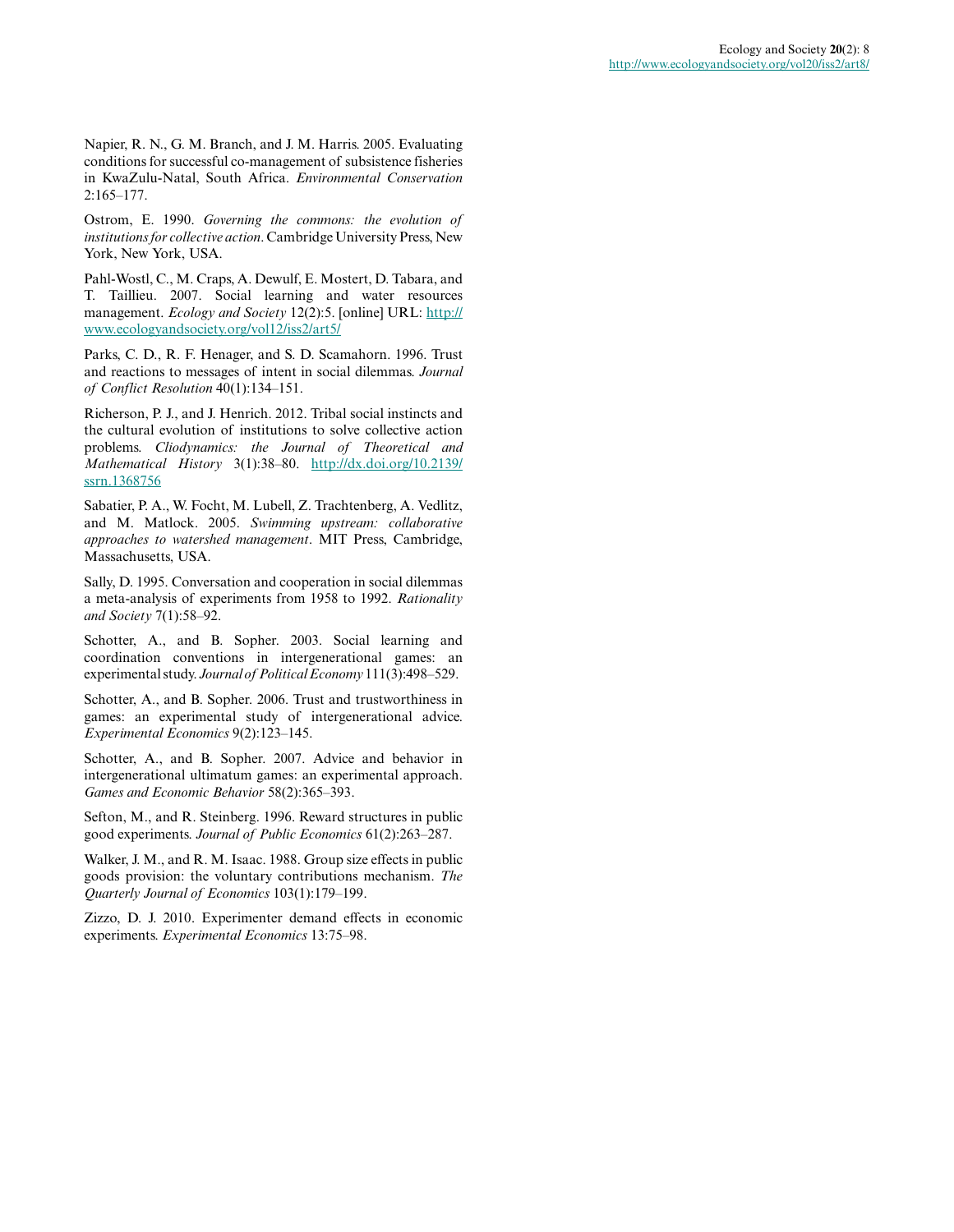Appendix 1. Game instructions.

Introduction, page 1.

Welcome.

In this experiment, you will be asked to make decisions about how to divide money between yourself and the other experiment participants. You will be paid in cash for your participation. Your decisions will affect not only how much money you earn, but also how much the other participants earn. Likewise, decisions made by the other participants will affect your earnings.

Please read the instructions carefully because the amount of money you earn depends on your understanding of the experiment. If you have any questions during the experiment, please silently raise your hand and the administrator will come to assist you.

Try to spend no more than a minute or so on each instructions page.

Continue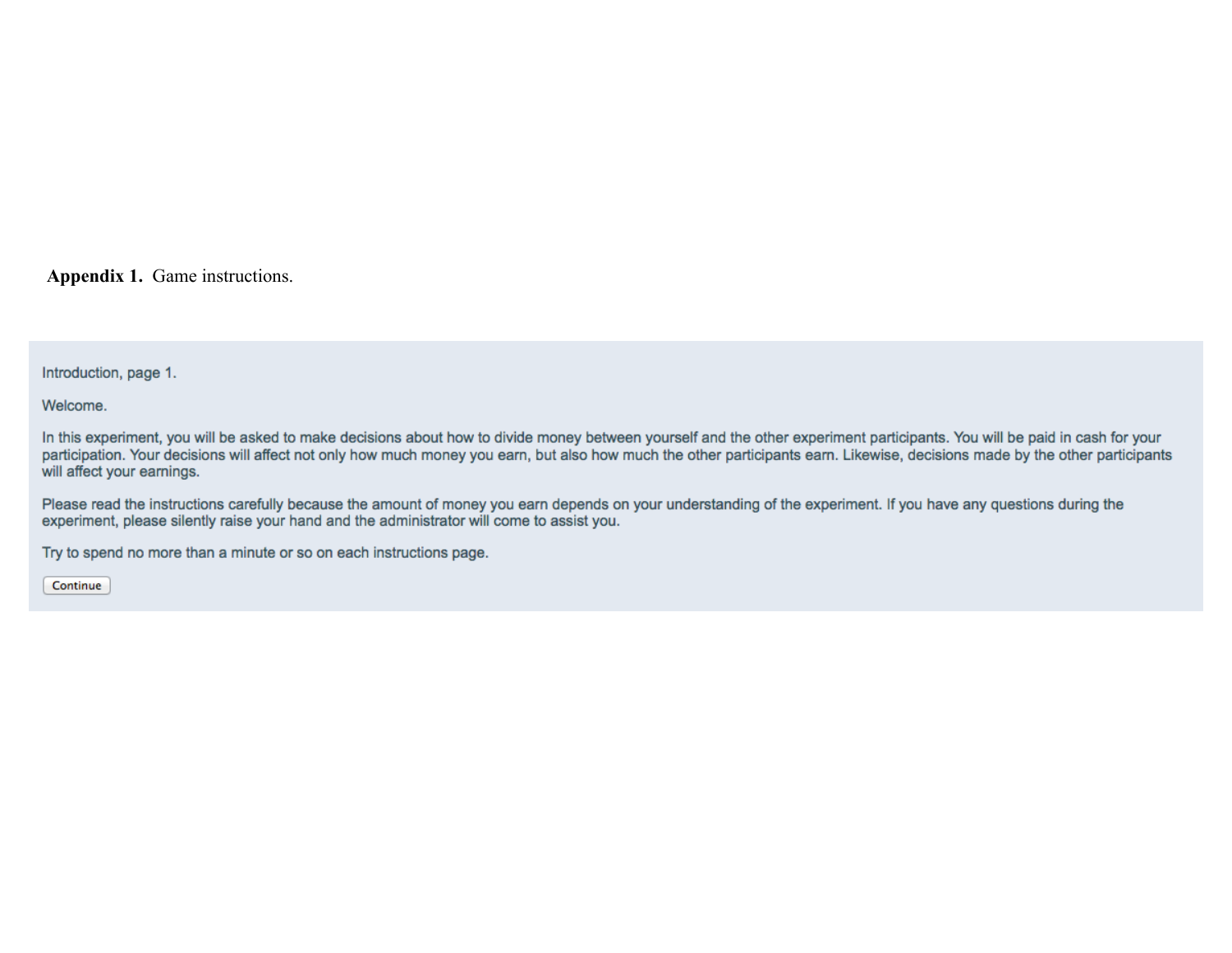#### Introduction, page 2.

#### Instructions

In this experiment, each participant is given a stake of points (50) in a private account. These points will be converted into real money at the end of the game with each point worth \$0.05. In each round of decision-making you and other participants are asked to contribute some of the points from your private accounts to a public account. You may contribute any amount, from zero to the maximum of 10 points (10 points equals \$0.50). After all participants have made their decisions about donating to the public account, the administrator will multiply the contributions by 2 and equally distribute the amount among all participants regardless of how much each contributed.

Each round of this experiment will consist of a game like this, and your private account balance will continue to accumulate or decrease based on your net earnings in each round. The experiment will continue for a set number of rounds, and you can try to earn as much money as possible during those rounds.

#### **Test Out an Example of the Experimental Game**

To better understand how this experimental game works, you may adjust the Contribution Amounts below. For the example game of four players (including you), try to enact these four possible scenarios:

- Your highest individual earnings is realized when you contribute nothing but all other participants contribute everything.
- Your lowest indivdual earnings is realized when you contribute everything but no other participant contributes anything.
- The highest average earnings is realized when all participants contribute everything.
- The lowest average earnings is realized when all participants contribute nothing.

| Contribution<br>Amounts<br>(out of 10-point stake*)                                                      | <b>Public Account</b><br><b>Totals</b>                                                      | <b>Game Outcome</b><br>(distribution + remaining stake)       |  |
|----------------------------------------------------------------------------------------------------------|---------------------------------------------------------------------------------------------|---------------------------------------------------------------|--|
| You: $\begin{bmatrix} 0 \end{bmatrix}$<br>$\div$<br>Player $B: 0$<br>÷<br>Player $C: 0$<br>Player $D: 0$ | <b>Public Account:</b><br>Public Account x 2:<br>Amount distributed to<br>each participant: | You:<br>Player B:<br>Player C:<br>Player D:<br>Avg. Earnings: |  |
| * Note that the real game you will play begins with a 50-point stake.                                    |                                                                                             |                                                               |  |

#### **Display of Information About Your Payoffs**

Some information in the game will be presented to you in the form of these mouse-over boxes. When you see these boxes, you may move your mouse pointer over the box to see the information that corresponds to the box's label. Try mousing over the following boxes to see how it works:

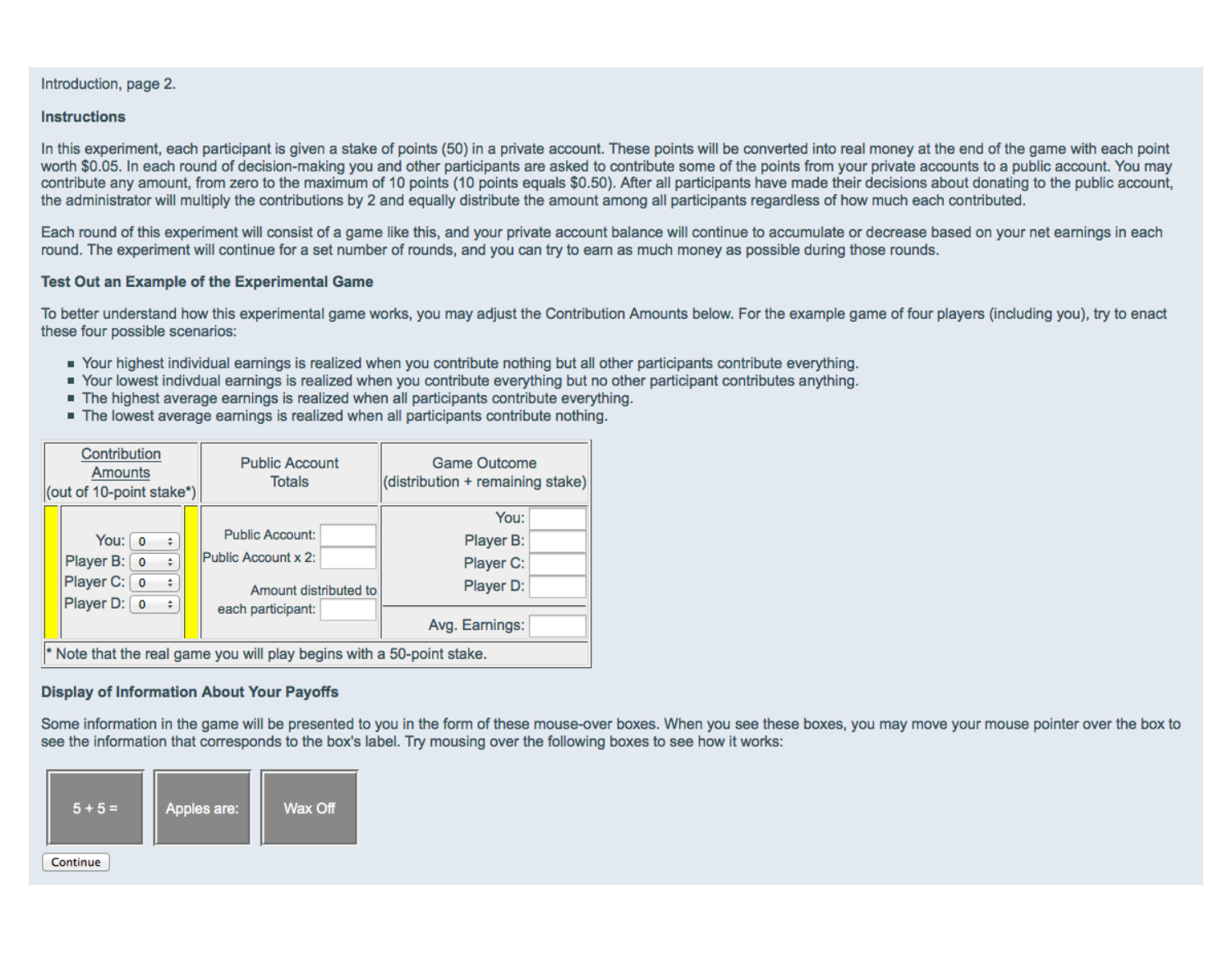Round:1, View messages/advice.

# **View Advice from Participants in the Previous Game**

Previous participants in this experiment left the following advice for you based on their experiences.

if EVERYONE gives 10 the system will work and you will walk out with as much \$\$ as possible.

**Advice** 

Advice

**Advice**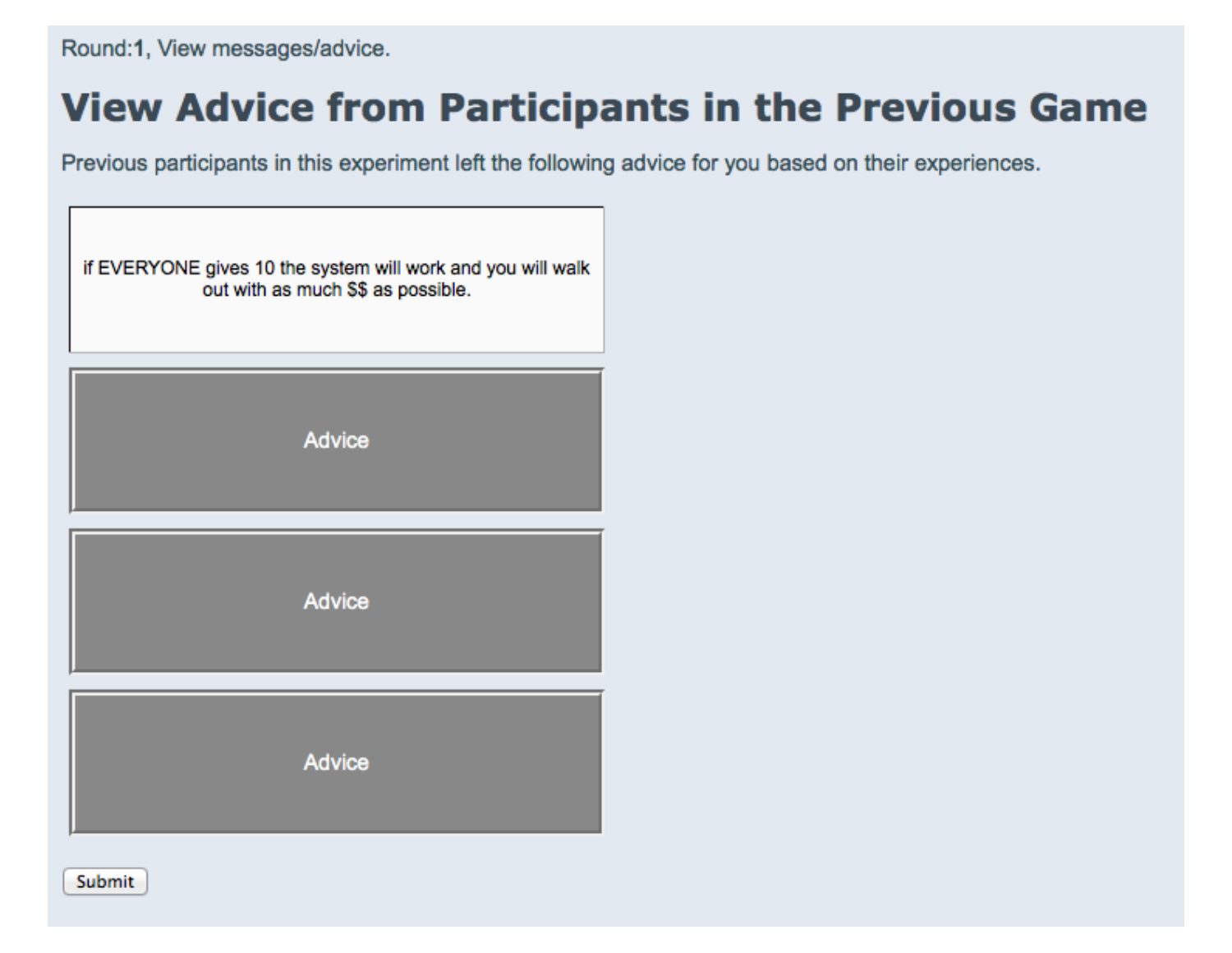Round:1, View messages/advice.

# **View Advice from Participants in the Previous Game**

Previous participants in this experiment left the following advice for you based on their experiences.

No advice supplied because you are the first set of individuals to participate in this experiment.

**Advice** 

**Advice** 

Advice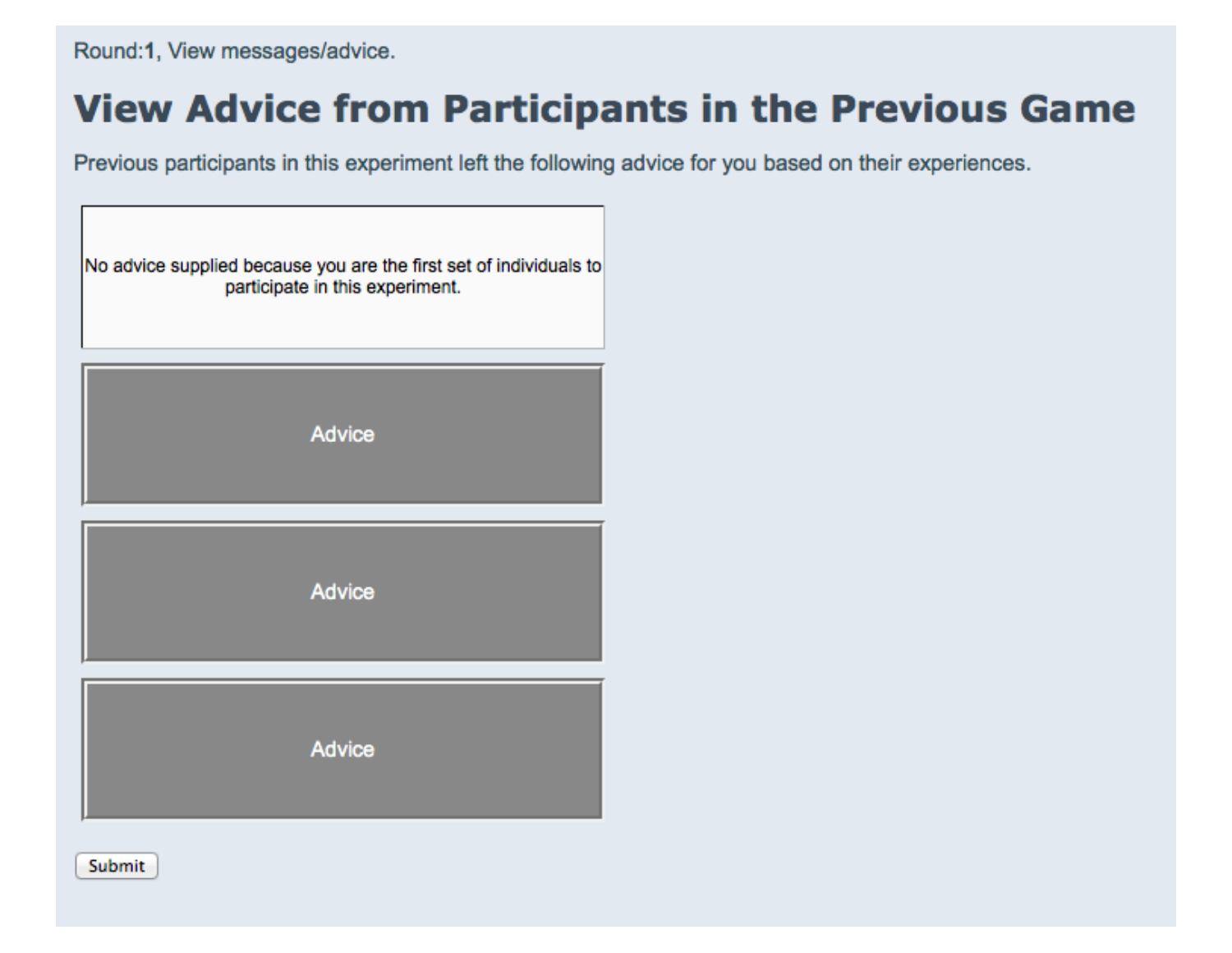Round:1, Make your decisions.

## **Decide on Your Contribution Amount**

Your Contribution: Please use the following input method to select how much you would like to contribute to the public account in this round. If you don't want to make a contribution, then select "0" (zero) from the drop-d

 $\boxed{-}$   $\div$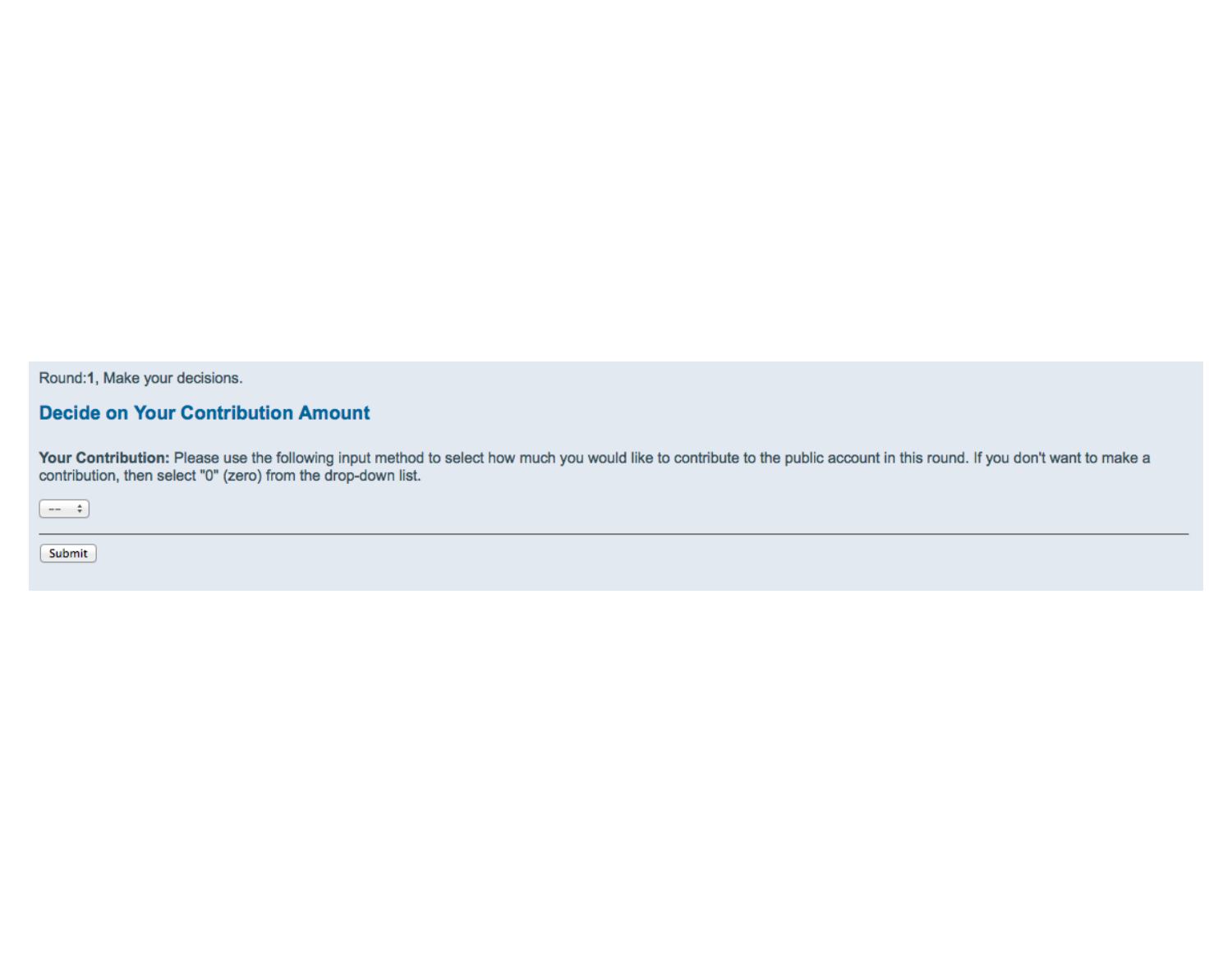## Round:1, View results.

Below are the results of this round of the experiment. Move your mouse over any box to see the corresponding information. When you've seen as much as you're interested in, click the 'Submit' button to continue on to the next stage.

### **Public Account Distribution:**

This is the amount each player received in this round after the public account was multiplied by 2 and equally divided among all players.



## Your Game Play and Changes to your Private Account Balance:

These are the details of your experimental decisions. The "New Private Account Balance" includes the amount you earned in this round plus your initial endowment and the earnings you have from previous rounds.

| <b>Old Private</b><br><b>Account Balance</b> | Contribution | <b>New Private</b><br><b>Account</b><br><b>Balance (R1)</b> |
|----------------------------------------------|--------------|-------------------------------------------------------------|
|----------------------------------------------|--------------|-------------------------------------------------------------|

## Other Player's Game Play and Changes to Their Private Account Balances:

For each other player, their contribution is listed above their new account balance. Again, the "New Private Account Balance" includes earnings from this round plus their initial endowment and earnings from previous rounds.

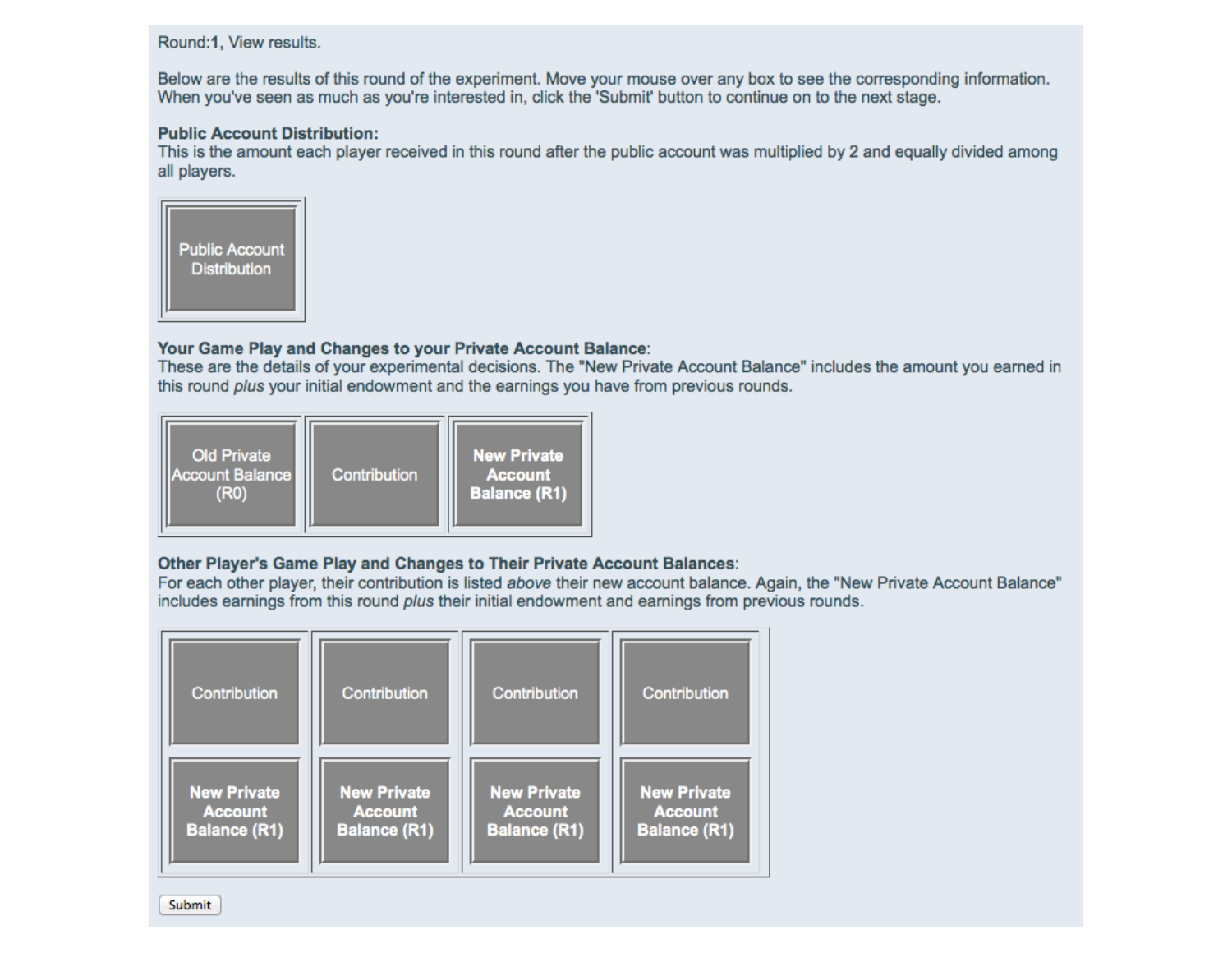Round:1, Write messages/advice.

# **Write a Message to the Other Participants**

Please use the following input box to write a message to the other participants in this game. This will be displayed together with messages from other participants before anyone makes decisions in the next round.

All of the other participants will be able to see your message, but the identity of the sender remains anonymous. You will also be able to see the messages from other participants, but you won't know their identity either. Even if you have no message, type "I have no message." so that everyone types something.